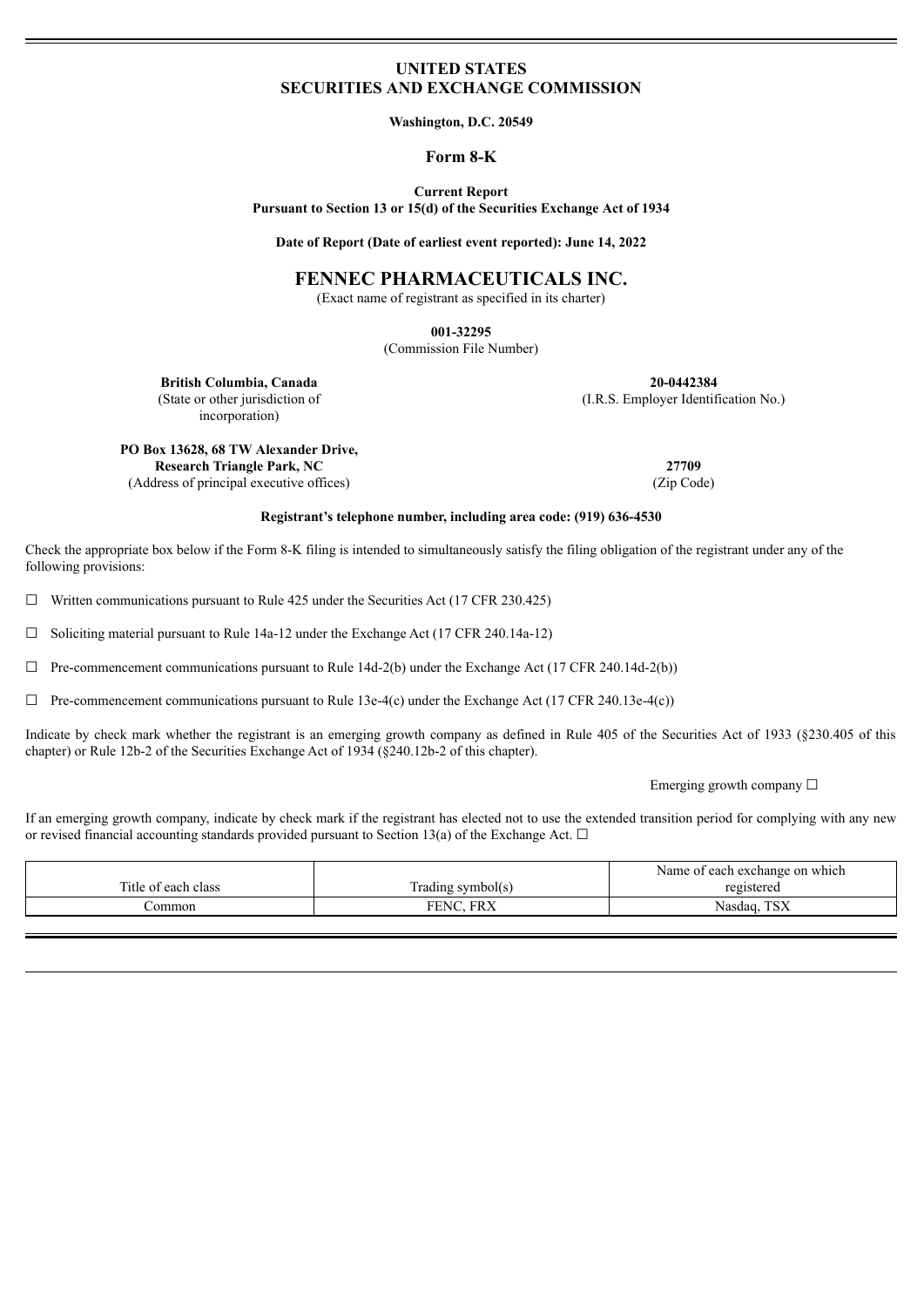#### **Item 5.07 Submission of Matters to a Vote of Security Holders.**

On June 14, 2022, Fennec Pharmaceuticals Inc. (the "Company") held an annual meeting of shareholders (the "Meeting"). The shareholders approved all proposals considered at the Meeting and approved all nominees of the Company for director, as follows:

1. The following six (6) nominees were elected to serve as directors, each to serve until the next annual meeting of shareholders of the Company or until their respective successor shall have been duly elected or duly approved:

| Name of Nominee  | Votes For  | Votes Withheld | <b>Broker Non-Votes</b> |
|------------------|------------|----------------|-------------------------|
| Dr. Khalid Islam | 15,884,541 | 65,032         | 5,304,126               |
| Adrian Haigh     | 15,884,387 | 65,186         | 5,304,126               |
| Chris A. Rallis  | 15,883,822 | 65,751         | 5,304,126               |
| Marco Brughera   | 15,886,736 | 62,837         | 5,304,126               |
| Jodi Cook        | 15,887,034 | 62,539         | 5,304,126               |
| Rostislav Raykov | 15,884,175 | 65,398         | 5,304,126               |

2. The resolution to appoint Haskell & White LLP as independent public accounting firm of the Company and to authorize the Board of Directors to fix their remuneration was approved based on the following vote:

| Votes For               | 18,156,862 |
|-------------------------|------------|
| Votes Withheld          | 162.413    |
| Abstentions             | 2.669      |
| <b>Broker Non-Votes</b> |            |

3. The resolution to vote on the advisory vote on executive compensation was approved based on the following vote:

| 12,812,365 |
|------------|
| 153.550    |
| 52,058     |
| 5,304,126  |
|            |

2